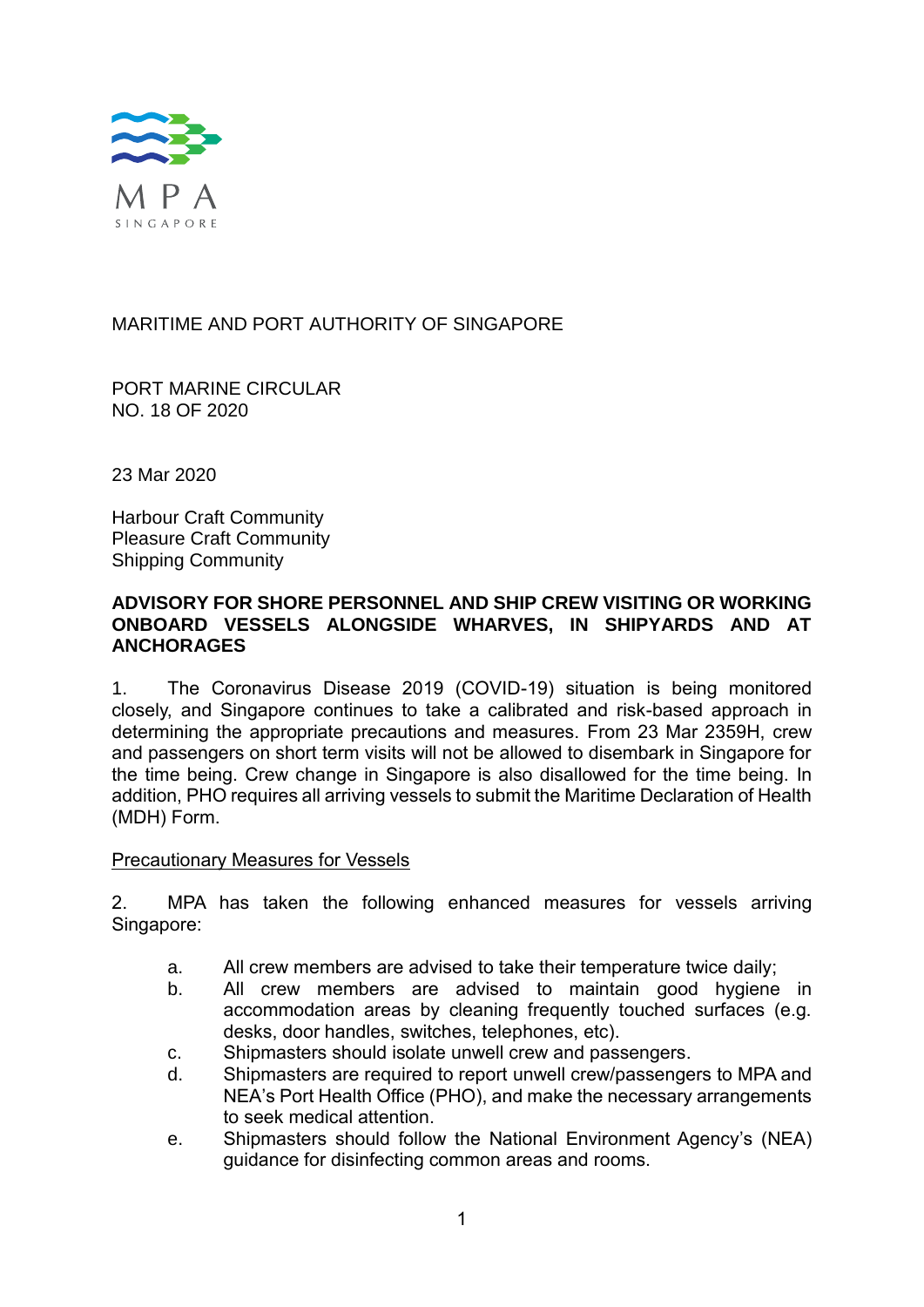3. All suspected cases of COVID-19 crew/passengers will be assessed and/or tested for COVID-19. If there is a confirmed case of COVID-19 on board any vessel, PHO will quarantine the vessel at a designated anchorage or wharf, and in consultation with MOH provide the quarantine requirements for the crew and passengers. During the quarantine period, operations will not be allowed until the quarantine is lifted. If there is a need for any critical operation, PHO's approval will be required and all persons working onboard will be required to don the appropriate Personal Protective Equipment (PPE) which may include surgical gowns, masks and gloves.

4. If there are no confirmed cases of COVID-19 on board vessels, there is no restriction on operations.

## Precautionary Measures for Marine Service Providers

5. Notwithstanding the above measures and in consultation with Singapore's Ministry of Health (MOH), marine service providers should consider the following additional precautionary measures when there is a need for interaction between the shore personnel and ship crew when conducting operations:

- a. Carry out daily temperature checks at least twice a day, this is applicable for both ship crew and shore personnel.
- b. Do not work if unwell. Wear a mask if having respiratory symptoms such as a cough or runny nose, avoid close contact with others, and seek medical help early.
- c. Observe good personal hygiene and avoid touching eyes, nose and mouth.
- d. Practice frequent hand washing with soap.
- e. Practice respiratory hygiene (cover coughs and sneezes with flexed elbow or tissue, discard tissue immediately into a closed bin and wash hands).
- f. Avoid shaking hands and adopt other non-contact greeting methods.
- g. Reduce ship-shore activities by reducing ship-shore exchanges, internal and external audits, non-essential maintenances and other nonessential activities.
- h. Strengthen gangway or ladder control by implementing stricter ISPS procedures. This includes enhancing the stairway control, checking the credentials of all personnel boarding the ship, and checking their temperatures and logging it. If any shore personnel are suspected to have flu like symptoms, access should be denied. Maintain a log of movements of all persons for the purposes of contact tracing.
- i. Minimise unnecessary interactions between the ship crew and shore personnel, and refrain from prolonged interactions in close proximity. Unnecessary boarding visits should be prohibited (eg. limit unnecessary entry of agents, tally, foremen, suppliers and other foreign personnel into the crew living area to reduce ship-shore exchanges).
- j. Only essential ship crew and shore personnel to be in the same work area if necessary, which has to be well ventilated at all times. Keep a distance of at least 1 metre between persons in group interactions, and keep the group small (not more than 10 persons).